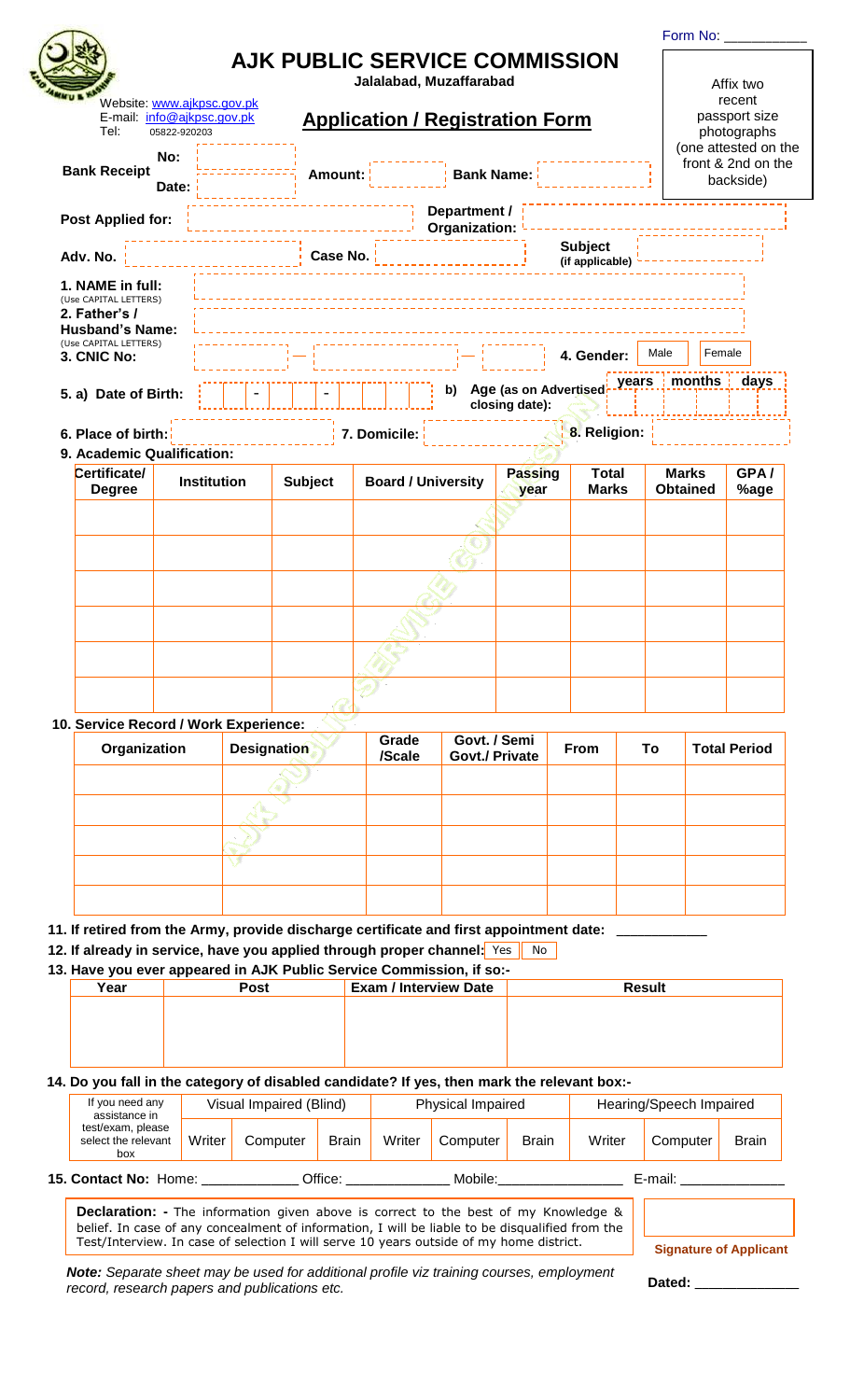### **POSTAL ADDRESS**

Please fill in the following Postal Address slips in capital letters. All communications from the

Commission shall be sent to the candidate on this address.

Any change of address should be communicated to the Secretary AJK Public Service Commission Jalalabad Muzaffarabad immediately.

|         | <b>Permanent Address</b> |
|---------|--------------------------|
|         |                          |
|         |                          |
| Name    |                          |
| Address |                          |
|         |                          |
|         |                          |
|         |                          |
|         | <b>Current Address</b>   |
|         |                          |
| Name    |                          |
| Address |                          |
|         |                          |
|         |                          |
|         |                          |
|         |                          |
|         |                          |
| Name    |                          |
| Address |                          |
|         |                          |
|         |                          |
|         |                          |
|         |                          |
| Name    |                          |
| Address |                          |
|         |                          |
|         |                          |
|         |                          |
|         |                          |
|         |                          |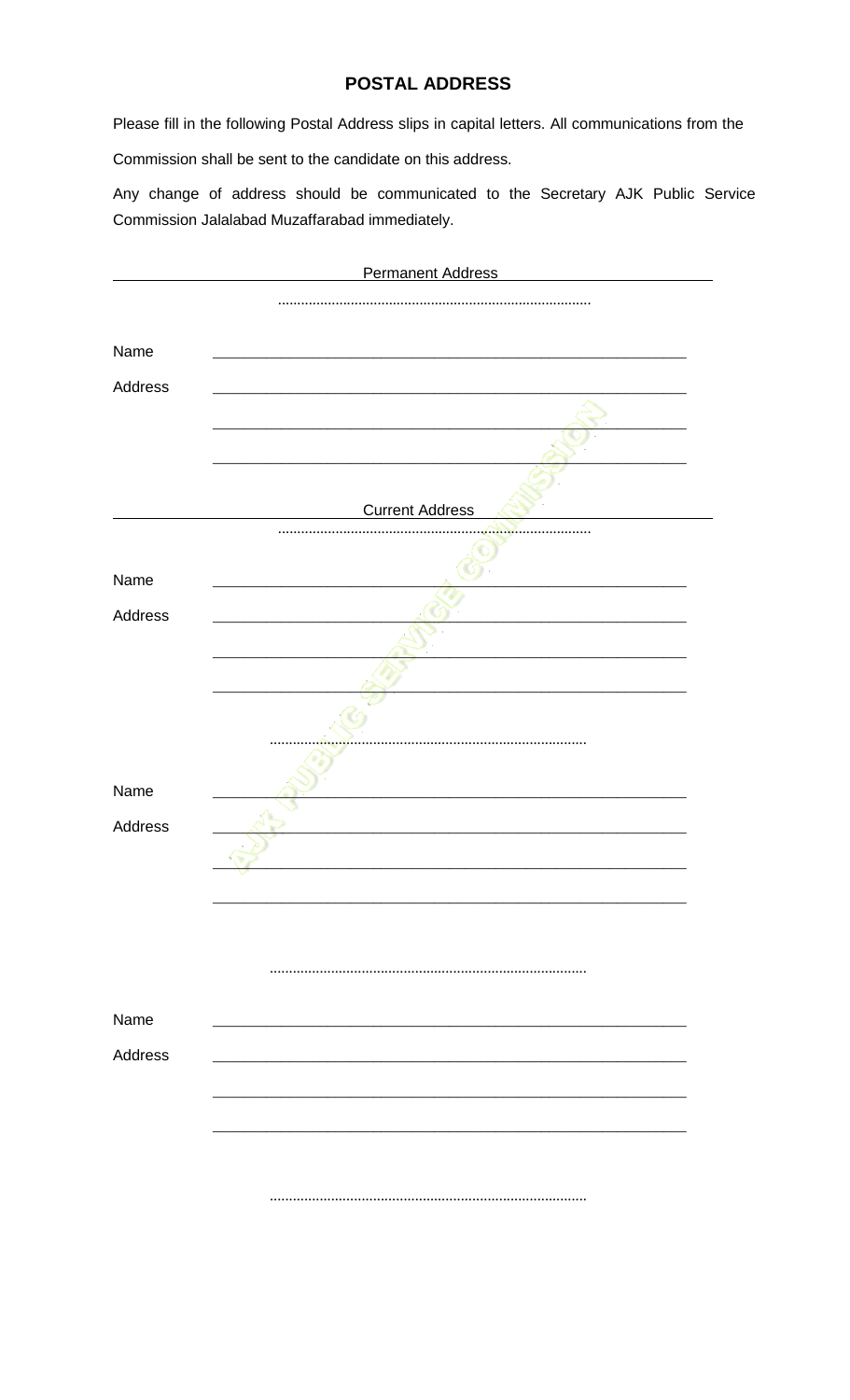| Candidate Copy                                                                                                                           |                       |  |  |
|------------------------------------------------------------------------------------------------------------------------------------------|-----------------------|--|--|
| <b>AJK Public Service Commission</b>                                                                                                     |                       |  |  |
|                                                                                                                                          | <b>Amount Payable</b> |  |  |
|                                                                                                                                          |                       |  |  |
| Father's Name:<br><u> 1980 - Andrea Albert III, politik a postal de la provincia de la provincia de la provincia de la provincia de </u> |                       |  |  |
| Address:                                                                                                                                 |                       |  |  |
|                                                                                                                                          | Amount in words:      |  |  |
|                                                                                                                                          |                       |  |  |
|                                                                                                                                          |                       |  |  |
| Fee must be deposited in one of the following Account:                                                                                   |                       |  |  |
| 1. AJK Bank / State Bank / National Bank of Pakistan                                                                                     |                       |  |  |
| "PURPOSE 1211" (Organs of State, Exam. Fee realized                                                                                      |                       |  |  |
| on behalf of AJK Public Service Commission)                                                                                              |                       |  |  |
| 2. MCB Bank, Account Title: AJK PSC, A/C no.                                                                                             |                       |  |  |
| 0975134671009932, branch code:0593 Main Branch                                                                                           |                       |  |  |
| Muzaffarabad AJK.                                                                                                                        | Applicant's Signature |  |  |

# PSC Copy

| <b>AJK Public Service Commission</b>                                                                                                  |                        |
|---------------------------------------------------------------------------------------------------------------------------------------|------------------------|
|                                                                                                                                       | <b>Amount Payable</b>  |
|                                                                                                                                       |                        |
| Father's Name:<br><u> 1980 - Andrea Albert III, politik eta politik eta politik eta politik eta politik eta politik eta politik e</u> | Total Fee for Rs. only |
| Address:                                                                                                                              |                        |
|                                                                                                                                       | Amount in words:       |
| Post Applied for:                                                                                                                     |                        |
|                                                                                                                                       |                        |
| Fee must be deposited in one of the following Account:                                                                                |                        |
| 1. AJK Bank / State Bank / National Bank of Pakistan                                                                                  |                        |
| "PURPOSE 1211" (Organs of State, Exam. Fee realized                                                                                   |                        |
| on behalf of AJK Public Service Commission)                                                                                           |                        |
| 2. MCB Bank, Account Title: AJK PSC, A/C no.                                                                                          |                        |
| 0975134671009932, branch code:0593 Main Branch                                                                                        |                        |
| Muzaffarabad AJK.                                                                                                                     | Applicant's Signature  |

| <b>Bank Copy</b>                                                                    |                                   |
|-------------------------------------------------------------------------------------|-----------------------------------|
| <b>AJK Public Service Commission</b>                                                |                                   |
|                                                                                     | <b>Amount Payable</b>             |
|                                                                                     |                                   |
| Father's Name:<br><u> 1980 - Andrea Station Books, amerikansk politik (d. 1980)</u> | Total Fee for Rs.                 |
| Address:<br><u> 1989 - Johann John Stone, market fransk politiker (</u>             |                                   |
|                                                                                     | Amount in words: ________________ |
| Post Applied for:                                                                   |                                   |
|                                                                                     |                                   |
| Fee must be deposited in one of the following Account:                              |                                   |
| 1. AJK Bank / State Bank / National Bank of Pakistan                                |                                   |
| "PURPOSE 1211" (Organs of State, Exam. Fee realized                                 |                                   |
| on behalf of AJK Public Service Commission)                                         |                                   |
| 2. MCB Bank, Account Title: AJK PSC, A/C no.                                        |                                   |
| 0975134671009932, branch code:0593 Main Branch                                      |                                   |
| Muzaffarabad AJK.                                                                   | Applicant's Signature             |